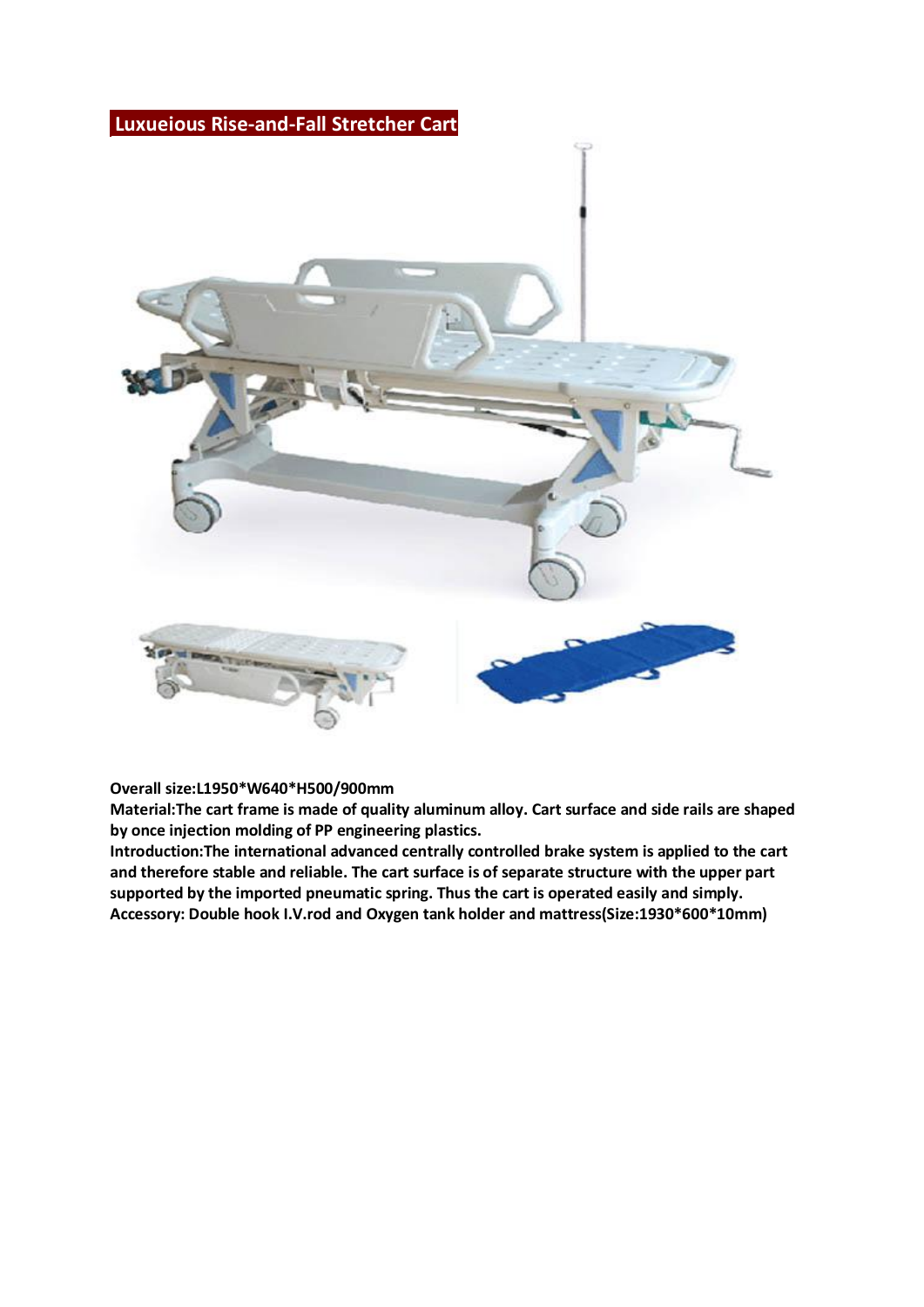





#### **SPECIFICATION:L2150\*W950\*H400-720mm**

**Integrated stamping frame and mattress base are steel made with epoxy. polyester powder coated & baked finish, resistant to chipping and scratching.**

**FUNCTION:**

**Height adjustable from 400 to 720mm by manual crank**

**Back-rest lifting angle is 0-75°(±5°) by manual crank**

**Knee-rest lifting angle is 0-45° (±5°) by manual crank** 

**STANDARD ACCESSORY:**

| <b>Manual crank</b> |  | 3 pcs |
|---------------------|--|-------|
|                     |  |       |

**Detachable ABS headboard 1 pair**

**Center control lock 4 pcs** 

**Foldaway side railing by Aluminum with over-bed table 1 pair Urine hooks 4 pcs**

| Urine nooks     | 4 pcs |  |  |
|-----------------|-------|--|--|
| I.V. drip holes | 4 pcs |  |  |

**I.V. pole 1 pc** 

**The quality attains national standard.It is equipped with wheel which is quiet and noiseless and able to support over 220kgs.** 

**Guarantee period: we will supply you the spare part within one year free if the spare part have damage under normal use.** 

**Carton Size: 2100\*980\*450mm/1pc**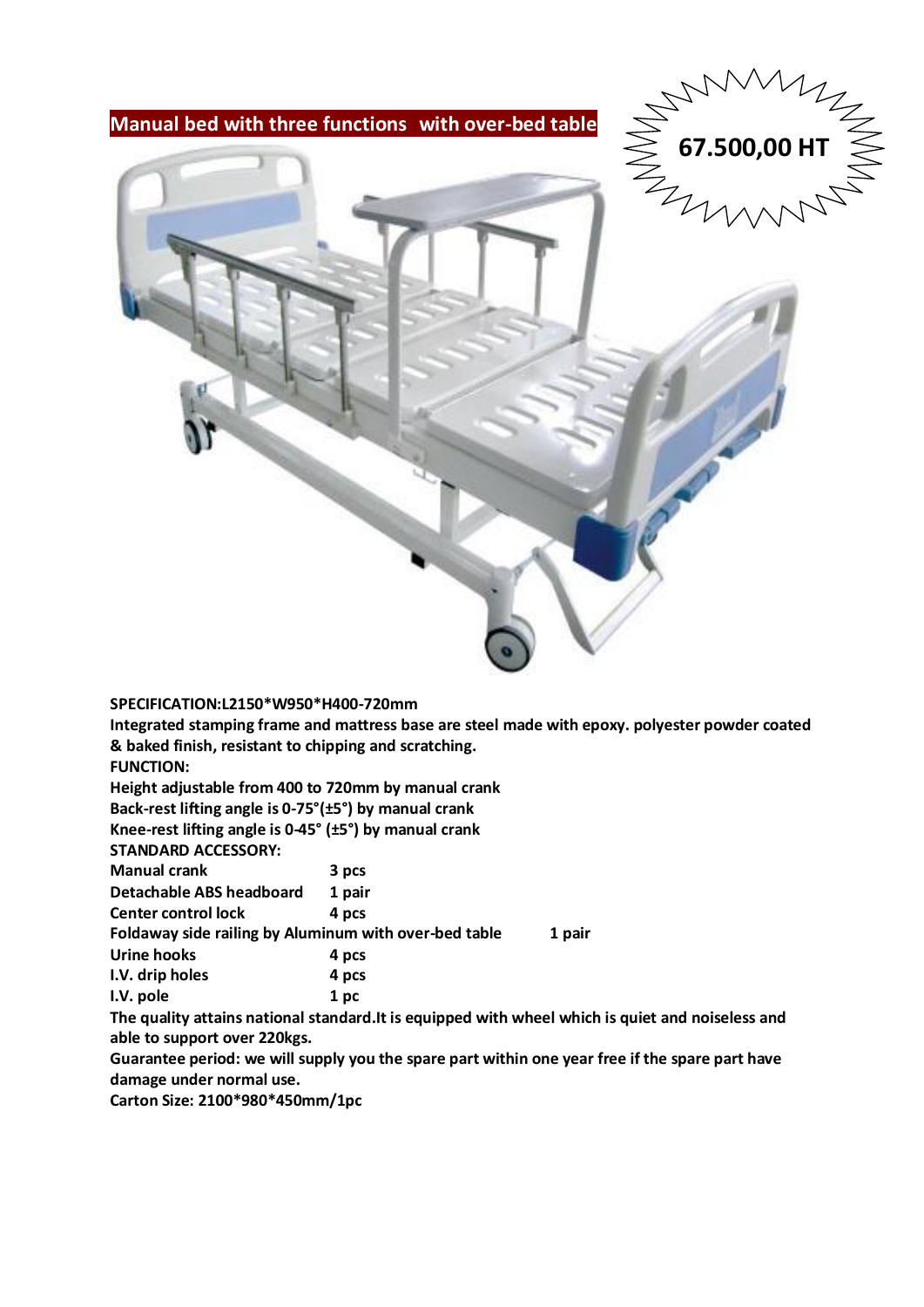# **Bedside cabinet with castor**



**Overall size:480\*480\*780mm Material: ABS engineering plastic**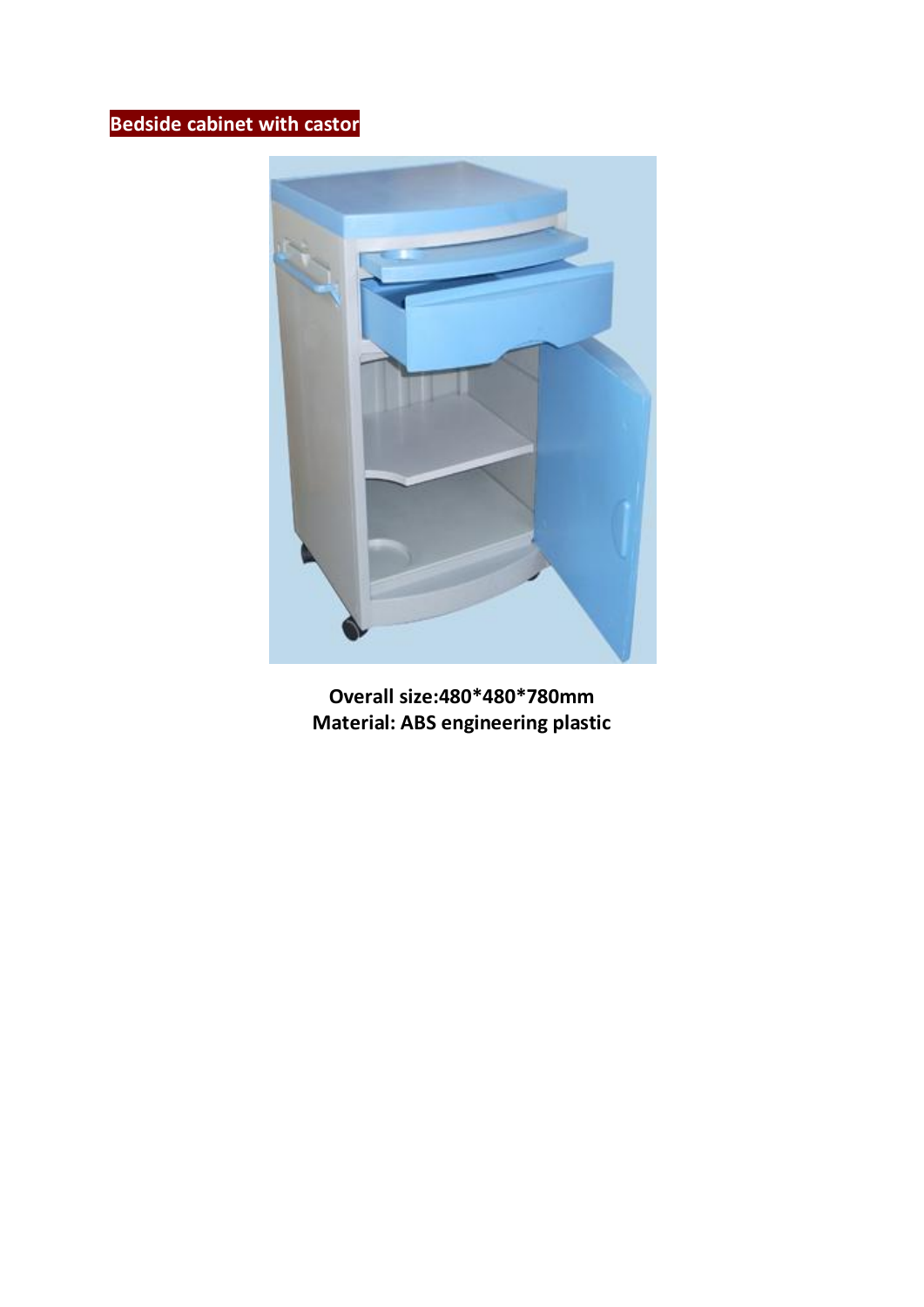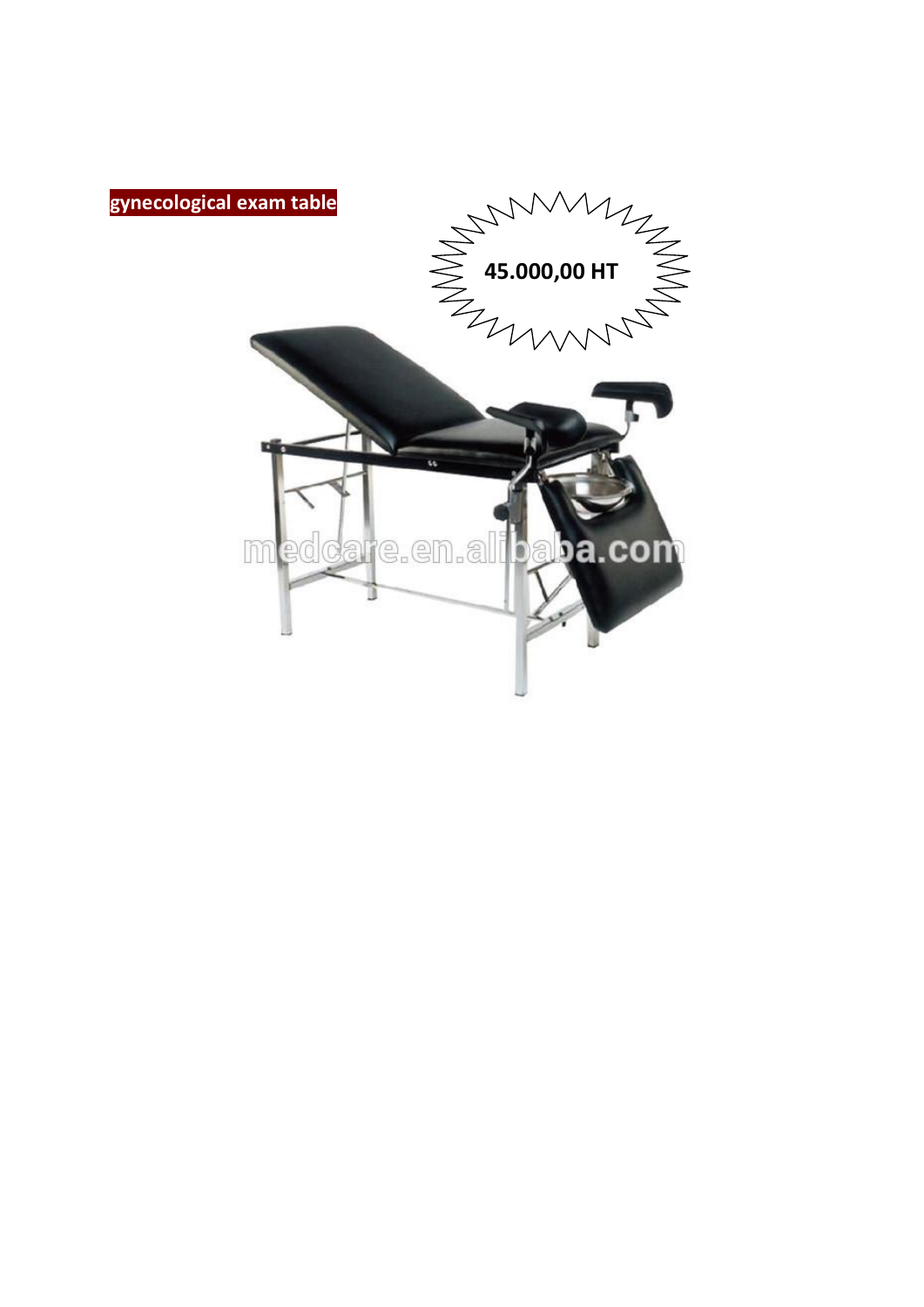## **I.V. TROLLEY YC-30-J-a3001**



## **Description**

**Cold rolling steel with plastic spray framework. Artificial marble tabletop: 710mm×455mm.**

**Overall Dimension**:**762mm×470mm×911mm Package Dimension**:**812mm×520mm×981mm Package**:**Carton Net Weight**:**35kg**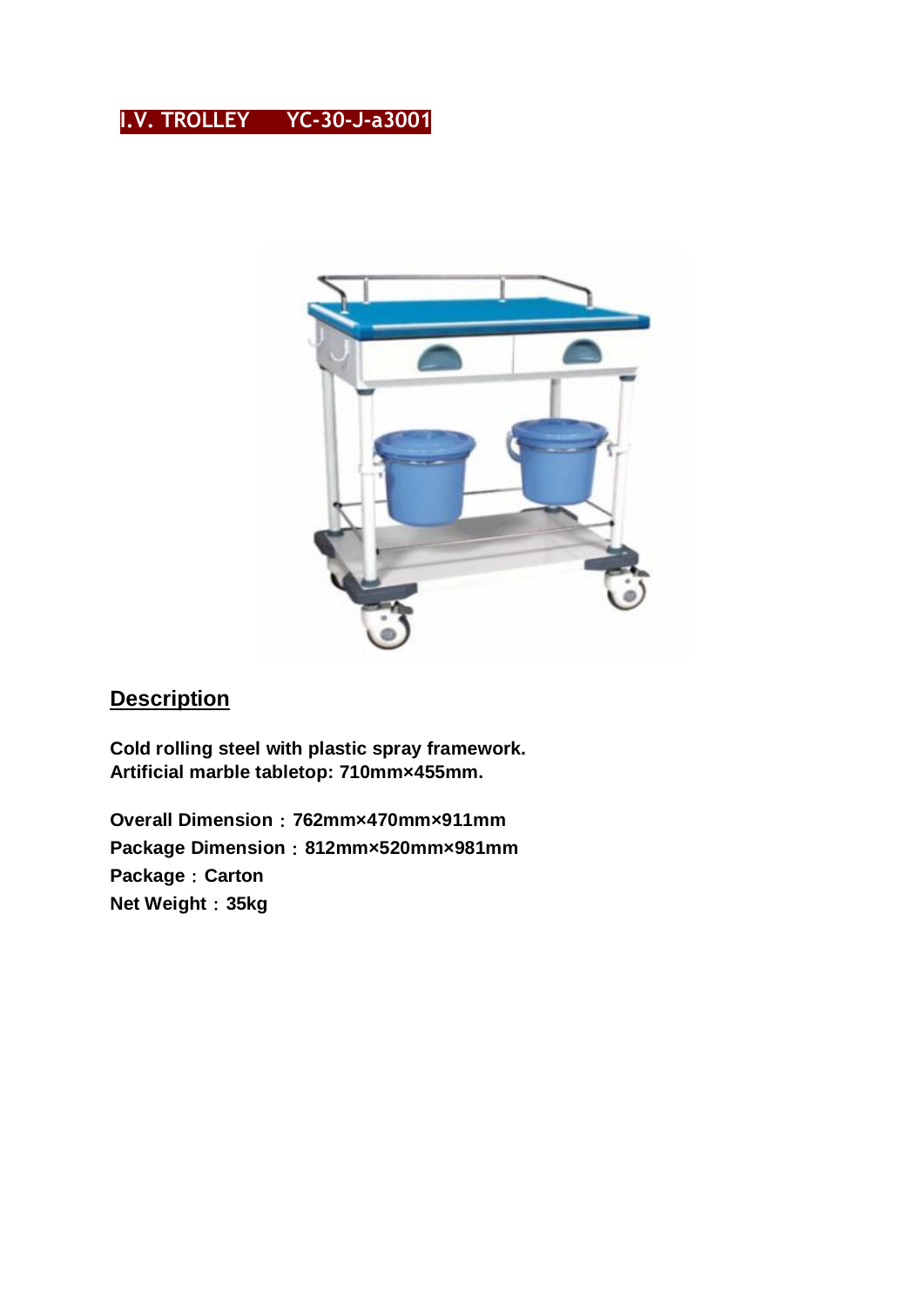### **YC-02-J(-A) MEDICAL TROLLEY**



**\* Mainly consists of groups of drawers, which could store different kinds of goods.** 

**\*Tabletop could be used to write or simply lay something on.** 

**\*Racks waste bin and wastebasket are fixed on the two sides**

**Material:Body: Cold-Rolled plastic coated steel** 

**Work Top: Hard chemical surface similar to marble , 35 mm thickness** 

**Guard rails made of Cold-Rolled plastic coated steel**

**Top drawer: Medicine drawer with two Compartments.**

**Drawer size L 580mm x W 385mm x H 80mm**

**2 nd Drawer: L 580mm x W 385mm x H 80mm**

**3 rd Draw er (right) : L 288mm x W 385mm x H 100mm**

**3 rd Drawer (left) : L 288mm x W 385mm x H 100mm**

**4 th Drawer (right) :L 288mm x W 385mm x H 100mm**

**4 th Drawer (left) : L 288mm x W 385mm x H 100mm**

**5 th Drawer: L 580mm x W 385mm x H 100mm**

**6 th Drawer: L 580mm x W 385mm x H 200mm** 

**Push Handles:Push handles are made of : Cold-Rolled plastic coated steel Width x Depth x Height (Height to worktop surface only) without adding the accessories :**

**L 605mm x W 410mm x H 990mm** 

**Overall dimensions:730mm×445mm×1069mm**

**Shipping dimensions: 830mm×545mm×1239mm**

**Shipping Weight: 85kg**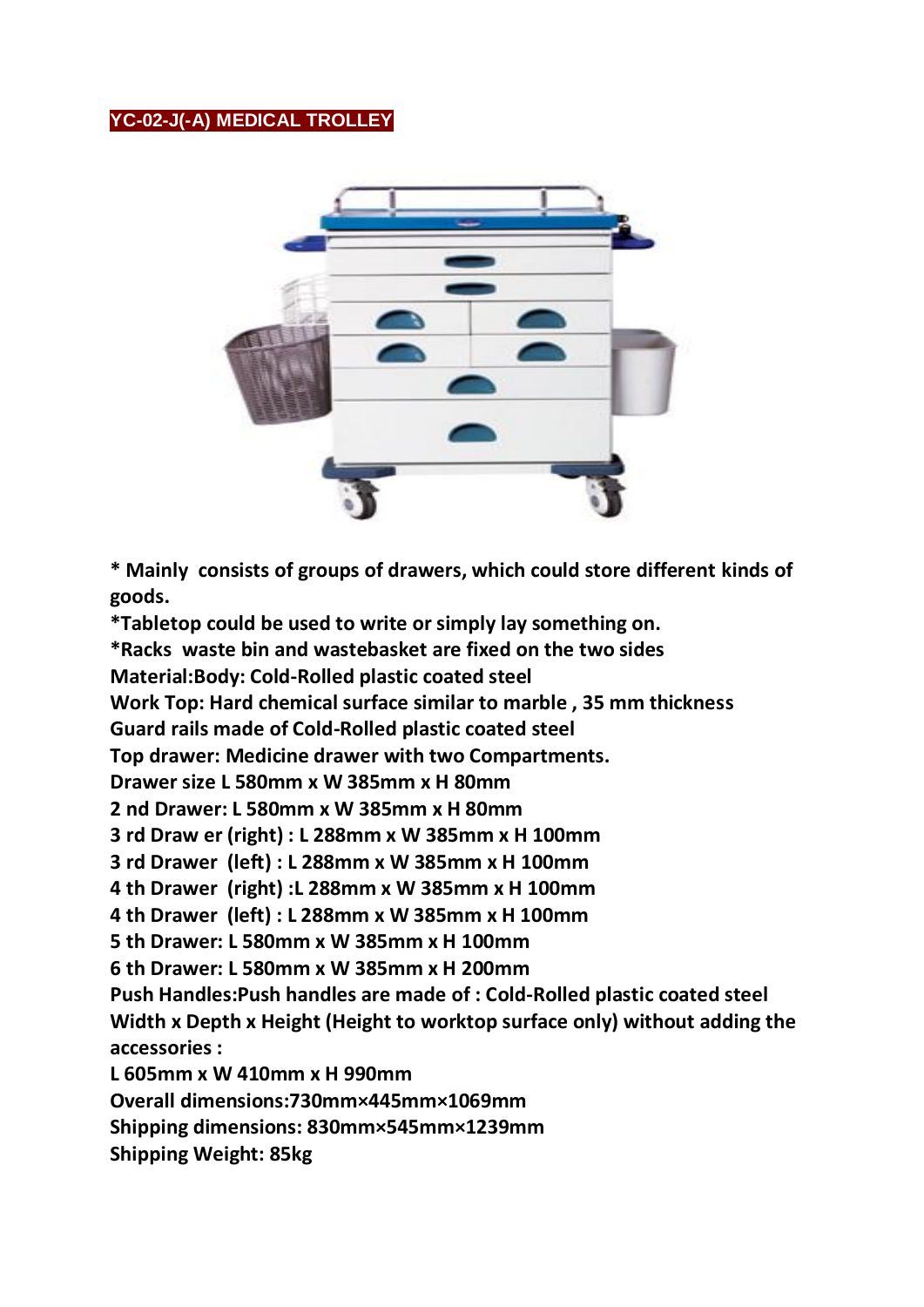## **MEDICINE TROLLEY YC-57-S-05022**



#### **Description**

**\* The body is made of ABS.**

**\* Two concealed auxiliary working boards under tabletop, enlarge the working space.**

**\* Drawers can store instruments and kinds of medicine.**

**Material:Body: ABS**

**Work Top** : **ABS**

**Top drawer: Medicine drawer with one Compartments.**

**Drawer size L 540mm x W 400mm x H 100mm**

**2 nd Drawer : L 540mm x W 400mm x H 100mm**

**3 rd Drawer:L 540mm x W 400mm x H 120mm**

**4 th Drawer:L 540mm x W 400mm x H 150mm**

**5 th Drawer:L 540mm x W 400mm x H 150mm**

**Width x Depth x Height (Height to worktop surface only) without adding the accessories :**

**L 614mm x W 446mm x H 902mm** 

**Overall Dimension:698mm\* 510mm\* 1000mm**

**Shipping Dimension:798mm\* 610mm\* 1170mm**

**Shipping Weight: 55kg**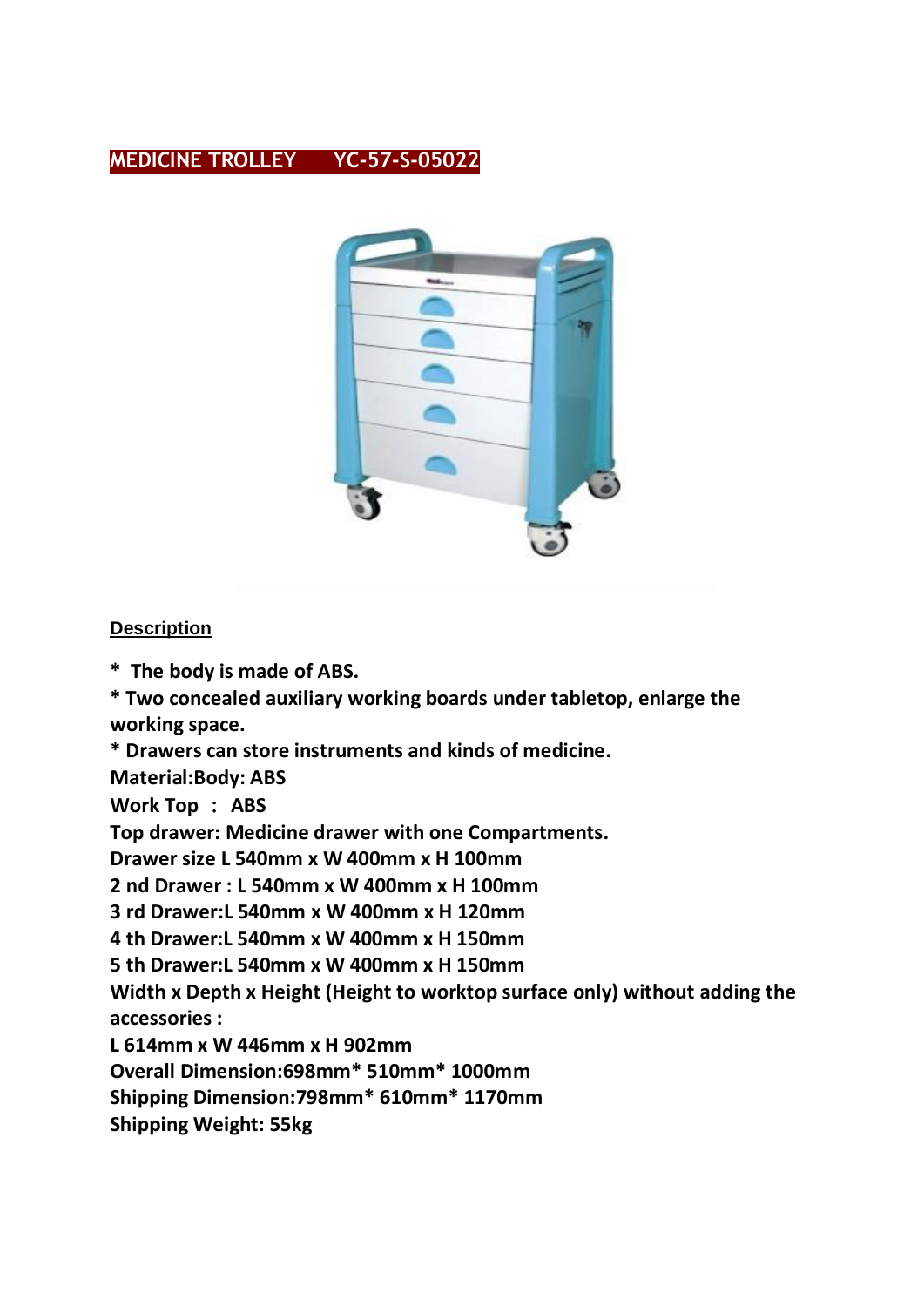## **Medicine trolley YC-35-J-03509**



**Material: Stainless steel Specification**:**780mm×590mm×900mm**

## **Screen with four folded YC-99-J-09531**



**Material: Stainless steel With wheels Overallsize**:**1830mm×300mm×1820mm Packing size**:**620mm×380mm×1870mm**

**Stainless steel Anaesthesia trolley**